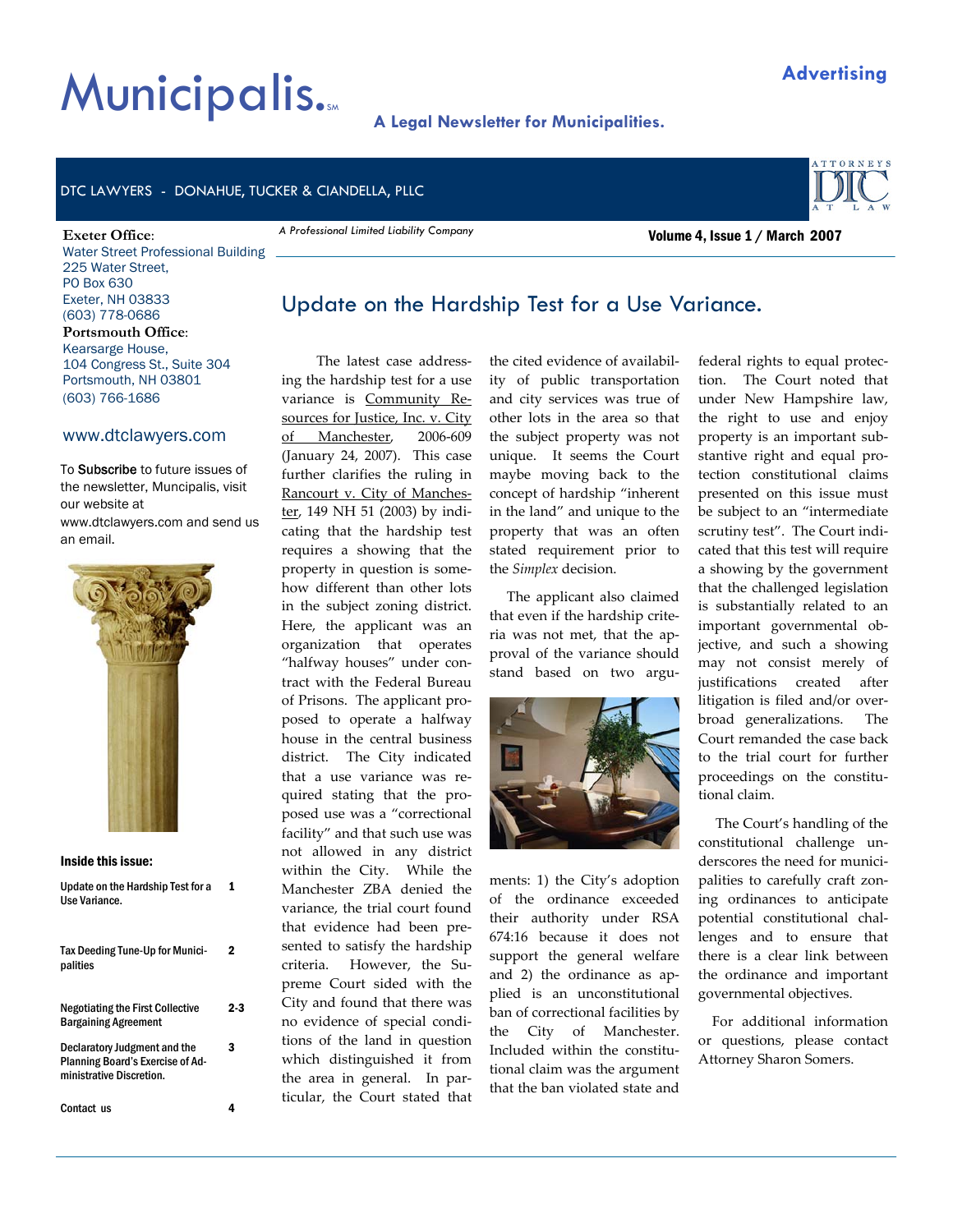## Tax Deeding Tune-Up for Municipalities.

 Municipalities in New Hampshire face challenges in complying with the myriad requirements for tax deeding. One frustrated municipal offi‐



cial said to me: "Whoever wrote RSA Chapter 80 should have their law license revoked!" On top of an already complicated statutory process, there is a layer of common law (i.e. case law) and Consti‐ tutional requirements. If an owner loses real property through a tax deed, the mu‐ nicipality must comply with "due process of law." What does this mean as a practical matter? It means that tax collectors should comply strictly with the requirements of RSA 80:77, Notice to Current Owner, and RSA 80:77‐a, No‐

tice to Mortgagees, and then do more.

 Not only must the tax col‐ lector send a notice to the cur‐ rent owner by certified mail, return receipt requested, but, if the letter is not accepted by the owner, the tax collector must follow up with addi‐ tional steps to ensure notice, such as: 1) Sending the notice again by regular mail; 2) Post‐ ing the notice on the property; 3) Checking other municipal records for a more current address, and sending the no‐ tice again; and 4) The rule is that the municipality must do what is "reasonable under the circumstances" to notify the former owner.

 Likewise, municipalities are well served to notify all those who have recorded liens on the property in the last 35 years, not just mortgagees. Many older liens, attachments and mortgages are no longer enforceable, but it takes little time or effort to send the notice, and if it results in the payment of back taxes, that is good.

 Both of these strategies are a small expense and effort,



and they can buy peace of mind, whether municipalities wish to retain the tax deeded property or sell it. For additional information or ques‐ tions, please contact Attorney Katherine Miller.



 A municipality negoti‐ ating its first collective bar‐ gaining agreement with a newly certified bargaining unit faces an intimidating challenge. This first contract is the most important in terms of contract language. The terms negotiated in this first contract will affect the employment relationship for many years to come. It is paramount that management establish satisfactory key pro‐ visions in this first contract governing such issues as man‐ agement rights and grievance

procedures.

Negotiating the First Collective Bargaining Agreement.

 Establishing ground rules at the first collective bargain‐ ing meeting can help ensure a fairly smooth and productive negotiating process. Often these grounds rules, agreed to by both sides, establish such items as identifying the chief spokesperson; the number of people on each negotiating team; location of meetings and frequency and times of meet‐ ings; who may and may not be present in the negotiating sessions; time lines for sub‐ mission of initial proposals; limitations on public disclo‐ sure of the content of negotiating sessions; and the provi‐ sion that nothing shall become effective until a contract is ratified by both sides.

 A favorable management contract will provide a basic framework of essential contract provisions. These include a well drafted manage‐ ment rights article; a "zipper clause"; grievance procedures; and articles that provide man‐ agement with the ability to address employee perform‐ ance issues, downsizing,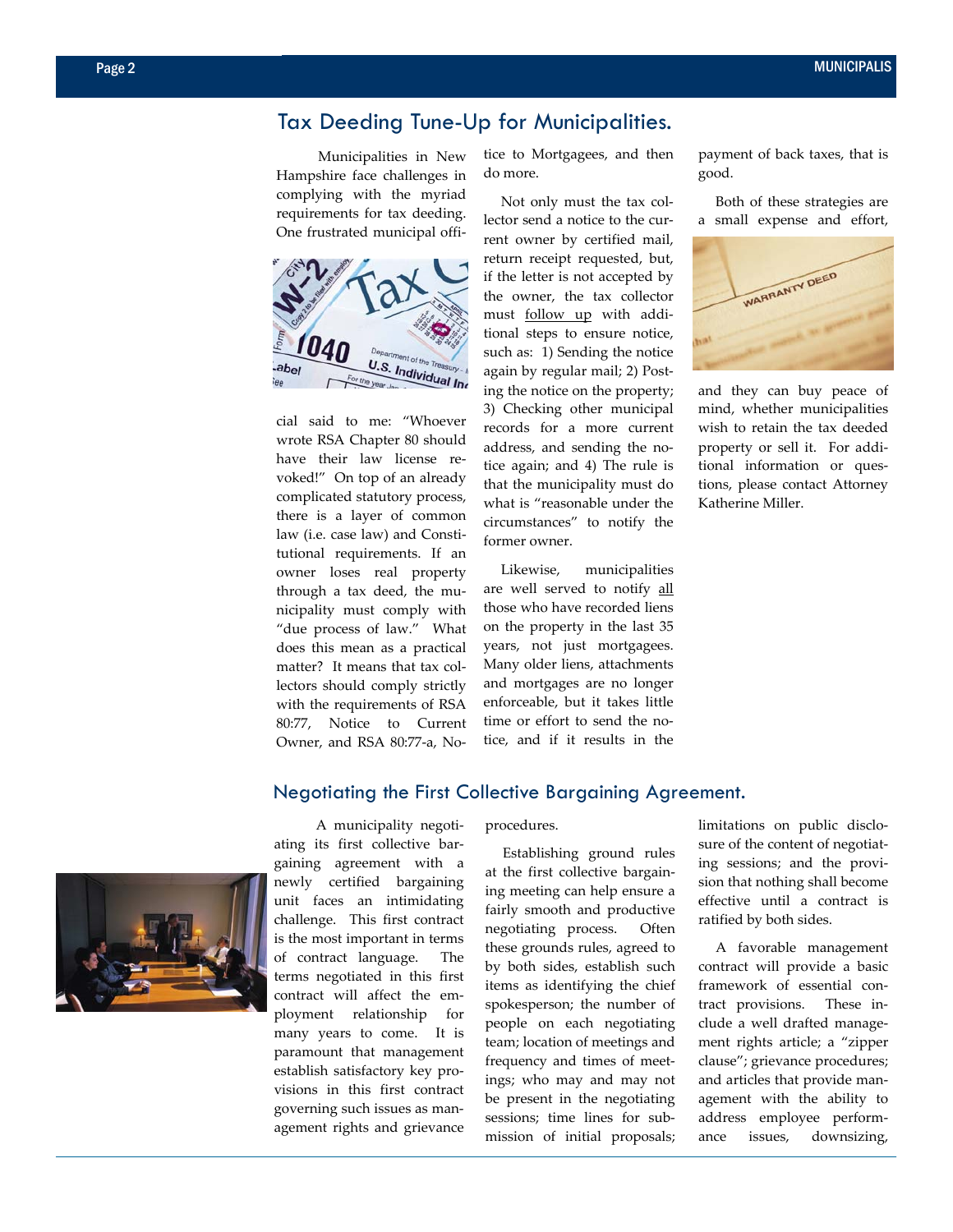### Collective Bargaining Cont.

workload, and drafting of job descriptions and assign‐ ment of job responsibilities.

 The management rights article will establish a base‐ line of what falls within management's prerogative, delineating this from the rest of the contract and those areas that are part of the union's rights and those matters which are subject to bargaining. The management article will provide a future basis for management to supports its actions should the union at a later date assert that an action is a matter subject to mandatory collective bargaining. In the absence of another contract provision to the contrary, the management rights provision may provide the basis to claim that management has the right to act unilaterally in a particular matter.

 A zipper clause is useful in that it can make it clear that the parties to the agreement did not anticipate that there will be any residual duty to bargain during the life of the agreement over anything. It can also assist in making it clear that all past practices

that existed prior to the agree‐ ment have been replaced by the agreement, and thus pre‐ cluding the need to litigate over what a past practice was and whether it presently gov‐ erns.

 Negotiating the first collec‐ tive bargaining agreement with a newly certified bargaining unit is an important task that can have lasting effects for a municipality.

 For additional information or questions, please contact Attorney Douglas M. Mans‐ field.



## Declaratory Judgment and the Planning Board's Exercise of Administrative Discretion.

 In the case of Property Portfolio Group, LLC v. Town of Derry, \_\_ N.H. \_\_ (Docket No. 2005‐867, Issued Decem‐ ber 21, 2006), the Supreme Court upheld the lower court's dismissal of PPG's Declaratory Judgment and Injunction action, where PPG had not appealed the Planning Board's action for five (5) months. The Board had deter‐ mined that the owner's appli‐ cation to convert a former fire station into a restaurant could proceed under the less strin‐ gent "site plan determination" regulations rather than the more stringent "site plan re‐ view" as allowed by the Town's Land Development Control Regulations. The Board further approved the site plan with a condition that landscape buffer details be provided for certain abutting residential uses.

 The Court rejected PPG's argument that the Board had not issued a final approval because of the condition. In analyzing the issue in a some‐ what summary fashion with‐ out reference to RSA 676:4, the Court restated the distinction between "conditions prece‐ dent", which contemplate additional action on the part of the town, and "conditions subsequent", which do not delay approval. In this case, since the condition was not required to be fulfilled before any renovation commenced, the Court found that it was a "condition subsequent".

 The Court further rejected PPG's contention that it could bring a Declaratory Judgment action even though it did not comply with the thirty‐day appeal period of RSA 677:15, I. The Court noted that it had previously held that a De‐ claratory Judgment action could be brought "to chal‐ lenge the validity of a zoning ordinance" after the expira‐ tion of the appeal period as an exception to the usual require‐ ment of exhaustion of administrative remedies; but the Court has "not, however, expanded this line of cases to challenges of planning board decisions". Assuming without deciding, that a planning board decision could be belat‐ edly challenged, the Court still found that PPG's action would be prohibited since it had not raise a "question of law, but rather contested the planning board's exercise of administrative discretion."

 This decision will likely cause late appealing parties to creatively craft Declaratory Judgment actions to include a survivable "question of law"; and we may well see the Court revisit this issue in response to such efforts.

 For additional information or questions, please contact Attorney Christopher L.. Boldt.

.